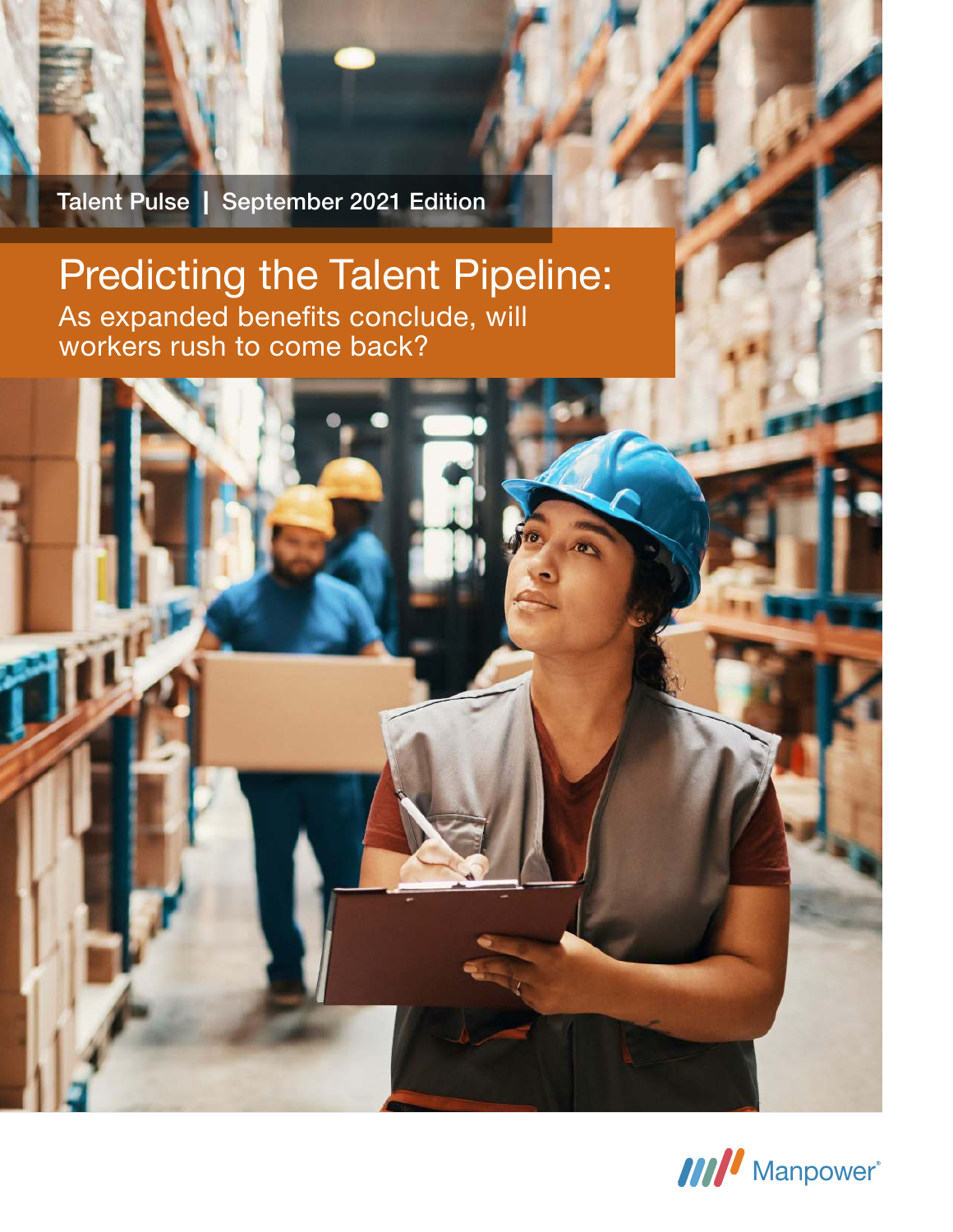## The U.S. workforce is still plagued with uncertainty as the pandemic ebbs and flows and expanded benefits are set to expire in September 2021 for many U.S. states.

At ManpowerGroup, we ground our point of view from our experience in connecting hundreds of thousands of people to work each year and advanced data that provides actionable insights that allow us to best guide employers through these uncertain times.

Employers today are asking if wages will continue to rise in September 2021, and whether they will see a surge in job candidates who are willing and able to work, making it easier to fill roles.

## Will wages continue to rise?

Let's start with the current situation. The economic recovery is happening faster than anticipated, but workers are taking longer to return to the labor market. Job openings reached 10.1 million in June, but the labor participation rate for July was 61.7%, lower than any year in the last 20+ years. There are multiple reasons for this. Part of the problem is a discrepancy between where openings are and what parts of the economy were hit the hardest. For example, service jobs are at a greater deficit than other industries.

- Wage growth in the U.S. has been incredibly slow over the past 30 years. The federal minimum wage today sits at \$7.25 per hour; in 1961 it was \$1.15 which would be the equivalent of \$9.88 per hour today.
- However, in 2020-2021, wage growth accelerated at such a rapid pace especially in blue-collar and manual work – that it resulted in gains we would expect to see over the course of a decade. Average wages grew by 4.0% from July 2020 to July 2021, much faster than what we would have expected to see pre-pandemic.

## Average Hourly Earnings of All Employees, Total Private



[Source: Federal Reserve Economic Data](https://fred.stlouisfed.org/series/CES0500000003#0)

- Major companies have raised their minimum wage to gain an advantage in the marketplace – [Amazon, Costco, and Target are raising their minimum hourly wages](https://www.reuters.com/article/us-costco-wholesale-pay/costco-lifts-minimum-wage-above-amazon-or-target-to-16-per-hour-idUSKBN2AP28X)  [to \\$15.](https://www.reuters.com/article/us-costco-wholesale-pay/costco-lifts-minimum-wage-above-amazon-or-target-to-16-per-hour-idUSKBN2AP28X) In some cases, they're advertising starting pay of \$18 or higher. Jobs that pay at or close to the current federal minimum wage are increasingly difficult to fill.
- Since the pandemic began, blue collar workers have received an average 6-18% increase in take-home pay.

Based on the data, we expect wages will continue to increase as we anticipate demand to continue to outpace supply. Of course there will be variability by geographic location, industry and job type, however we are seeing larger companies setting the pace in a way that is moving the market – and this will require organizations of all sizes to be increasingly nimble in their attraction and retention strategies.

The economic recovery is happening faster than anticipated, but workers are taking a longer time to return to the labor market.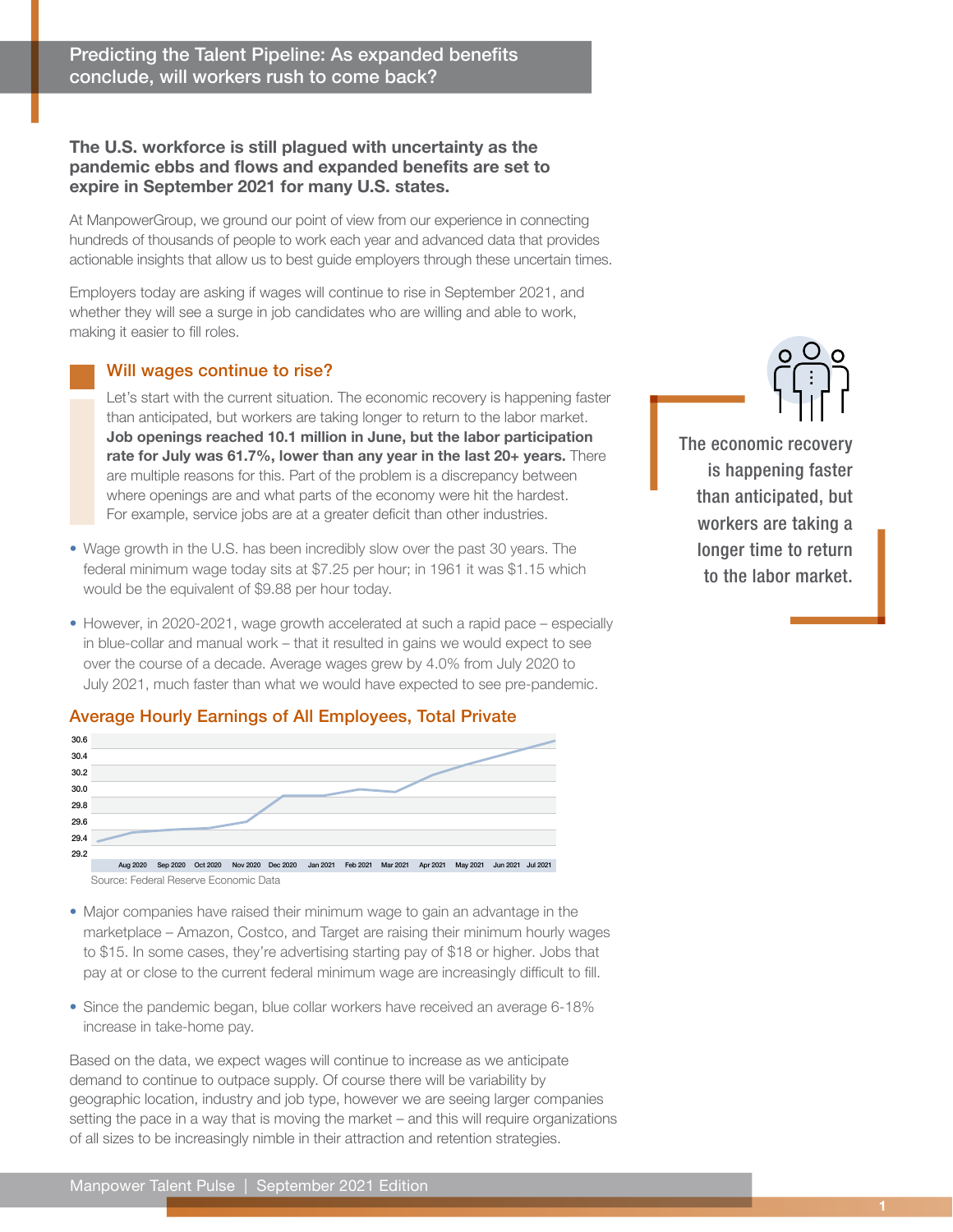#### Will I be able to fill my open roles?

First, let's look back to 2020 for guidance.

- Covid-19 case surge history: Many are wondering what the relationship was between past surges and hiring patterns and what that tells us about how we forecast going forward. Covid-19 surges happened at different times and in different parts of the country in 2020. While job opening rates across the country remained relatively steady month-over-month, hires roughly mirrored [Covid's geographical surges:](https://www.nbcnews.com/news/us-news/it-was-hell-how-covid-19-surges-played-out-season-n1260446) in the Northeast (hardest hit in the first surge) hires were weakest in the spring and rose through the summer. In the South and West, hires fell slightly as the virus surged in July and August, and in the Midwest, hires fell off in the fall as Covid gained momentum.\* Although we are seeing a surge in cases since July 2021, we expect increasing vaccination rates will help temper a peak in cases and impact on the workforce at the level we saw in Fall 2020 when vaccines were not yet available.
- The school factor: What happened last September when kids went back to school? The [Census Bureau reports that 93% of school age children reported](https://www.census.gov/library/stories/2020/08/schooling-during-the-covid-19-pandemic.html)  [some form of distance learning in 2020](https://www.census.gov/library/stories/2020/08/schooling-during-the-covid-19-pandemic.html). Many children started this pattern in the spring, however, so there was no associated rise in unemployment in September. And historically, there has been no associated nationwide flurry of job seekers returning to work at this time.

It's not likely that we will see an immediate flood of job candidates in September 2021 once many expanded benefits end, but rather a trickle that may increase over the following several months.

## What else is motivating/demotivating today's workers?

Unemployment Benefits: Many have suggested that extended unemployment benefits and the \$300/week supplement have made people less likely to return to the workforce. Our [July 2021 Talent Pulse](https://www.manpowergroupusa.com/insights/workforce-mix-in-talent-shortage?utm_source=pdf&utm_medium=sales-enablement&utm_campaign=mp_us_b2b_talent_pulse&utm_content=september-pulse) reported that 1.8 million of the 14.1 million Americans receiving unemployment benefits had turned down jobs because of enhanced unemployment insurance benefits.

However, in the 12 states that have already ended these benefits, the share of adults with jobs actually fell by 1.4 percentage points in these states [according to CNBC and data from the Census Bureau.](https://www.cnbc.com/2021/07/22/cuts-to-unemployment-benefits-didnt-get-people-back-to-work-study-finds.html)

Manpower's own data paints a similar picture: between the states that cancelled and states that have maintained the \$300 supplement, there has been no notable change in the number of job advertisement responders and the number of candidates who engaged in an interview.

We are finding that today's job candidates are seriously considering other important factors when choosing when and where to work.



#### New Work Habits

Many people have gotten used to cutting out the commute and spending more time with their families. In our [What Workers](https://web.manpowergroup.us/hubfs/Campaign%20or%20Program-Specific%20Assets/MPG%20-%20What%20Workers%20Want%20Future/MPG_US_Future_For_Workers_Report.pdf)  [Want report](https://web.manpowergroup.us/hubfs/Campaign%20or%20Program-Specific%20Assets/MPG%20-%20What%20Workers%20Want%20Future/MPG_US_Future_For_Workers_Report.pdf), 80% of U.S. workers told us they want options to work outside the office, while another 63% want flexible hours. In addition, 71% of U.S. workers reported that they want to prioritize time with family.



Health and Safety Concerns

The health and safety of workers and their families became a key consideration for job seekers during the pandemic, and remains critical.



#### Work-Life Balance or More Flexibility

The average worker's work-life balance had been reportedly declining over the past several years. In many ways, the pandemic has awakened workers to the situation and motivated them to realign their priorities in a way that helps them achieve better work-life balance.

\* [Bureau of Labor Statistics. 2020 Job openings and Labor Turnover.](https://www.bls.gov/bls/news-release/jolts.htm#2020)